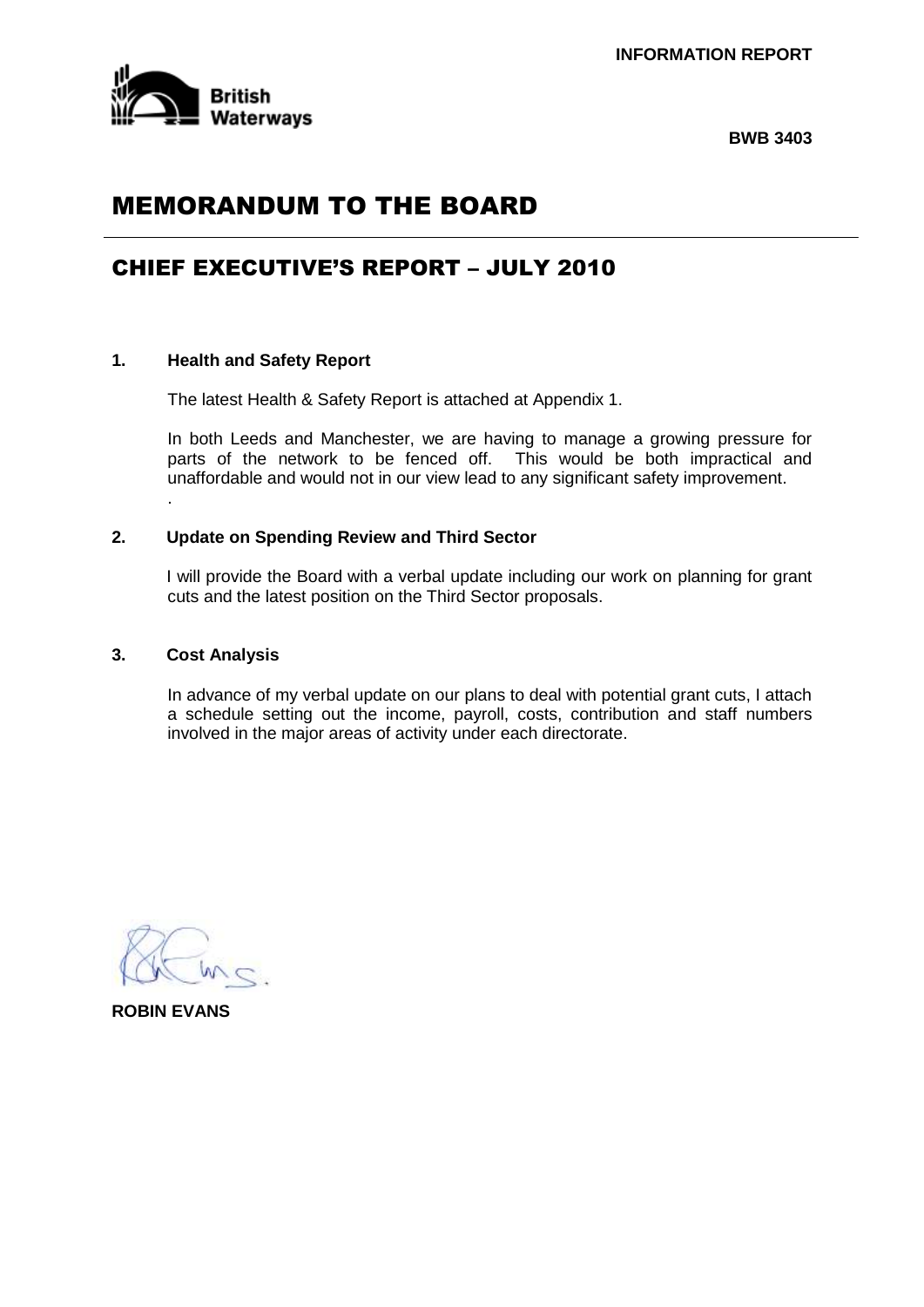

**BWB 3403** APPENDIX 1

# **HEALTH & SAFETY MANAGEMENT SUPPLEMENT – JULY 2010**

# **1.0 INTRODUCTION**

1.1 This report covers the period May to July 2010. The format of the report is in line with the format of reports presented at each Board meeting during the year and covers the four areas of risk – Assets, Visitors, Contractors/Volunteers, and our People.

## **2.0 ASSETS**

#### 2.1 **Asset Management**

- 2.1.1 The audit work is continuing in a risk prioritised order on D graded assets. In addition, work continues on the location and review of pre 2004 (pre-SAP) principal inspection reports to ensure that they are properly recorded and that recommended actions have either been undertaken or reviewed by management and such decisions recorded. Work is complete on embankments and will continue in risk priority order. Work on culverts has now commenced.
- 2.1.2 Research based on our Breach Register is progressing well, with the aim to target maintenance expenditure on high consequence of failure locations whether principal or non-principal asset related. The Audit Committee will receive a presentation on the project at their next meeting.

## 2.2 **Property**

- 2.2.1 Progress continues on safety compliance across all property classes.
- 2.2.2 The management of the vacant property that BW hold remains one of the most significant health and safety risks. Each vacant property has a safety risk assessment in accordance with the BW Standards and the hazards identified are to be communicated to visitors and managing agents.
- 2.2.3 The development of an Asbestos Management Plan is being progressed. It is intended that this plan will run across all BW operational and non-operational property and assets.
- 2.2.4 There are still residential properties for which no current statutory service test certificates are held. These numbers are reducing and these will be completed in advance of the target of October 2010.

## **3.0 VISITOR SAFETY**

- 3.1 There has been no reportable injury to a Member of the Public since the last report.
- 3.2 A meeting was held with the Manchester Coroner who has been concerned about the number of fatalities where the deceased has ended up in the city centre canals. We were able to reassure him that our partnership with Manchester City Council, Greater Manchester Police and Fire and Rescue services was developing strategies to deal with the issues.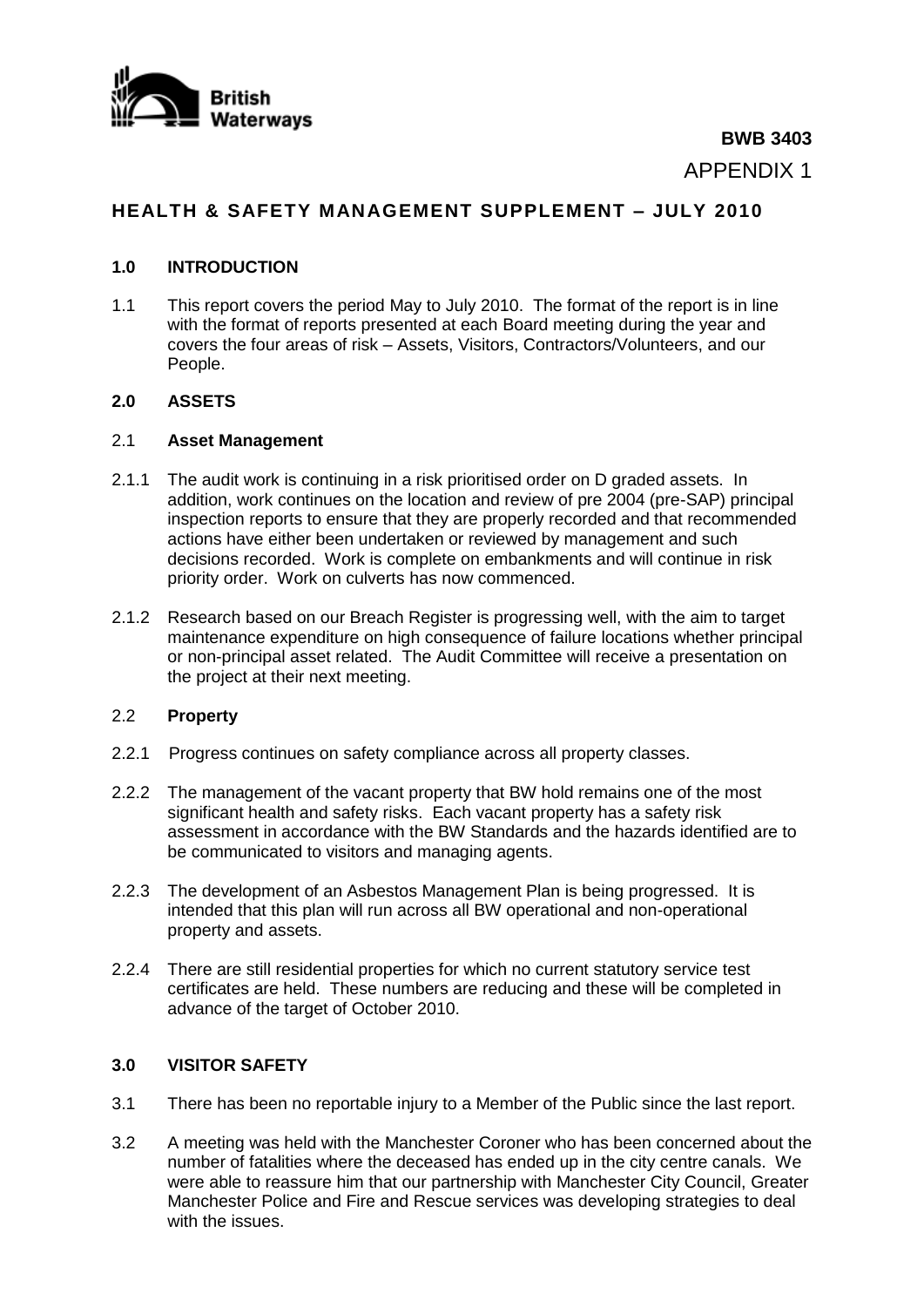3.3 Recent "Facebook" internet campaigns have occurred as a result of 2 deaths over the past year in Leeds City centre. We are working in partnership with Leeds City Council and local land owners to see how these issues can be addressed. We have no land ownership in this area.

# **4.0 CONTRACTORS**

4.1 There were no reportable incidents involving contractors working for BW.

# **5.0 VOLUNTEERS**

5.1 A volunteer working in the SW&S waterway on the Monmouth & Brecon Canal suffered broken bones in his hand when another volunteer closed the minibus side door as he returned to the crew bus. The volunteer was back working after 1 day off.

# **6.0 EMPLOYEE OCCUPATIONAL HEALTH AND SAFETY**

## 6.1 **Lost Time Injuries**

6.1.1 The trend line in total Lost Time Injuries has shown no improvement in the period. The length of time taken off by injured employees has resulted in the continued growth in over 3 day injuries and a reduction in 1-3 day absences which have offset each other. It is unlikely that the trend will improve until the poor performance last winter is removed from the statistics.



# 6.1.2 **Performance Statistics**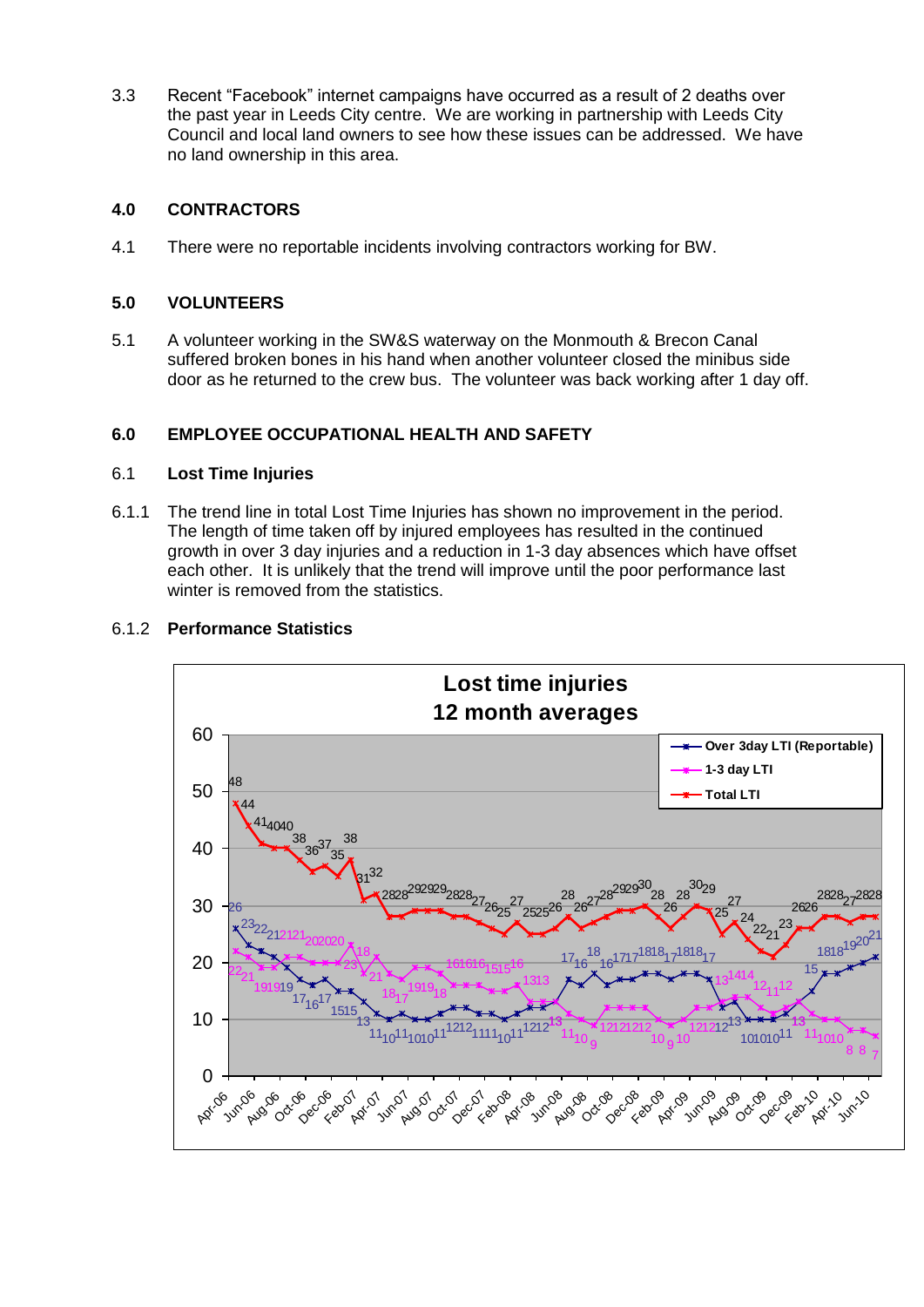# 6.2 **Safety Benchmarks**

6.2.1 In the period of this report, our performance measurement against the Construction Industry Safety Benchmark slipped back to 58%. Several years ago, we set ourselves the target of reaching the top quartile of companies and have done this several times but are unable to consistently stay there. We firmly believe that further improvement will be linked directly to improvements in behavioural safety and implementing the action plan that has been developed.

# 6.3 **Progress against Targets 2010/11**

- **-** 20% reduction in lost time injuries to B.W. employees (start point 28, March 2010) – **No Change**
- **-** 10% reduction in Manual Handling injuries (start point 16, March 2010*) progress 19 for 12 months to June 2010 -* **18% Increase**
- **-** 10% reduction in Slip/Trip/Fall injuries (start point 32, March 2010) *progress 27 for 12 months to June 2010 – 15% Decrease*
- **-** 300 worksite safety audits by management team members *progress to the end of June 2010 – 73 site audits, 72 safe behaviour discussions*
- **-** Achieve 100% of visitor risk assessment plan **87% reported complete** *(subject to audit)*

## 6.4 **Lost Time Incidents**

6.4.1 The following Lost Time Injuries were reported since the last Board Report:

## 6.4.2 **22/4/2010 - Over 3 Day Injury, Tardebigge flight, Worcester & Birmingham Canal**.

A Length Inspector was undertaking the annual inspection on the Worcester and Birmingham Canal over the week he operated a considerable number of lock paddles as part of his inspection which resulted in a sprain to his chest muscles. Paddle forces have been measured and remedial maintenance carried out to make easier to operate.

## 6.4.3 **20/5/2010 - Over 3 Day Injury. Huddersfield Canal Locks 34 to 35**.

An operative was walking between locks 34 to 35 when he stood on a large stone on the towpath which resulted a twisted ankle. He worked for the rest of the day but his ankle gave way again causing him to fall over. Gary went to see the local A&E and had it X-rayed which showed no fracture. Guidance will be issue to employees how to manage a minor injuries to prevent escalation of the injury severity.

## 6.4.4 **26/6/2010 - Over 3 Day Injury, Clachnaharry Works Lock**

While locking a vessel through Clachnaharry lock, the seasonal lock keeper suffered a hairline fracture and some bruising after falling into the lock. The stern of the vessel involved was secured by the crew but as the line was incorrectly placed the lock keeper wanted to change the position further aft. While picking up the stern line and turning the hook through 180 degrees, the lock keeper stumbled and fell into the lock chamber. The lifejacket inflated correctly but rose up from the back squashing her face. The crew of the vessel assisted her to the lock ladder where she managed to climb out. Possible contributory factor was some uneven and dilapidated coping stones. These are to be replaced in line with previous inspections and notifications also crutch straps to be made available for lifejackets to prevent riding up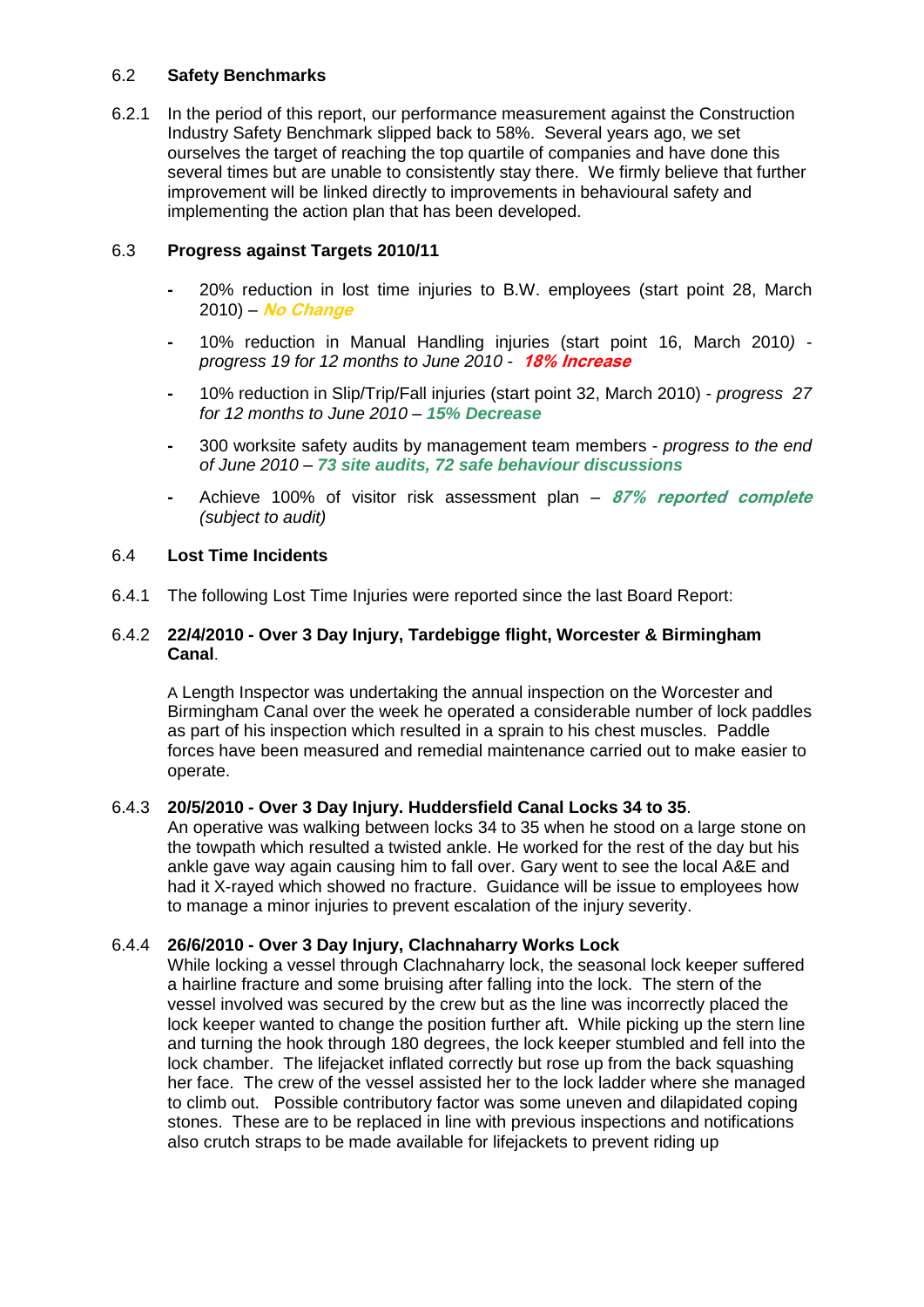# **7.0 OCCUPATIONAL HEALTH**

7.1 There have been 2 cases of occupational ill health (Hand Arm Vibration Syndrome) since the last Board Health and Safety report. Both employees have long service with British Waterways and have been involved in piling operations. The exposure is historic and both employees have not recently been exposed to vibrating equipment. The early stage diagnosis has resulted in no specific action as the employees are not engaged work which will expose them to risk. HSE have indicated they will be making a visit to review the cases.